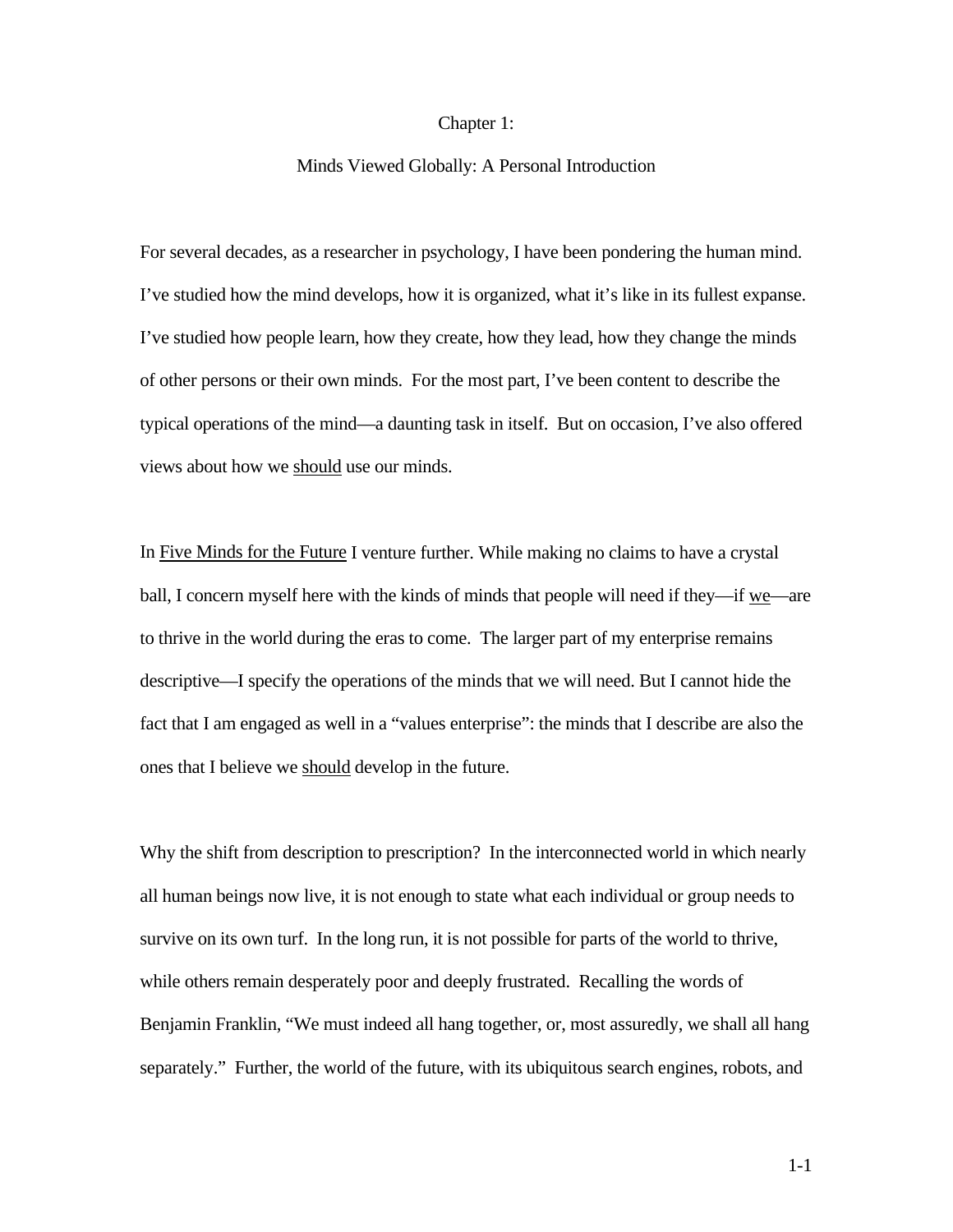other computational devices, will demand capacities that until now have been mere options. To meet this new world on its own terms, we should begin to cultivate these capacities now.

As your guide, I will be wearing a number of hats. As a trained psychologist, with a background in cognitive and neuroscience, I will draw repeatedly on what we know about the operation of the human mind from a scientific perspective. But humans differ from other species in that we possess history as well as prehistory, hundreds and hundreds of diverse cultures and subcultures, and the possibility of informed, conscious choice; and so I will be drawing equally on history, anthropology, and other humanistic disciplines. Because I am speculating about the directions in which our society and our planet are headed, political and economic considerations loom large. And, to repeat, I balance these scholarly perspectives with a constant reminder that a description of minds cannot escape a consideration of human values.

Enough throat-clearing. Time to bring on stage the five dramatis personae of this literary presentation. Each has been important historically, each figures to be even more crucial in the future. With them, a person will be well equipped to deal with what is expected as well as what cannot be anticipated; without these minds, a person will be at the mercy of forces that she or he can't understand, let alone control. I'll describe each mind briefly; in the course of the book I'll explain how it works, and how it can be nurtured in learners across the age span.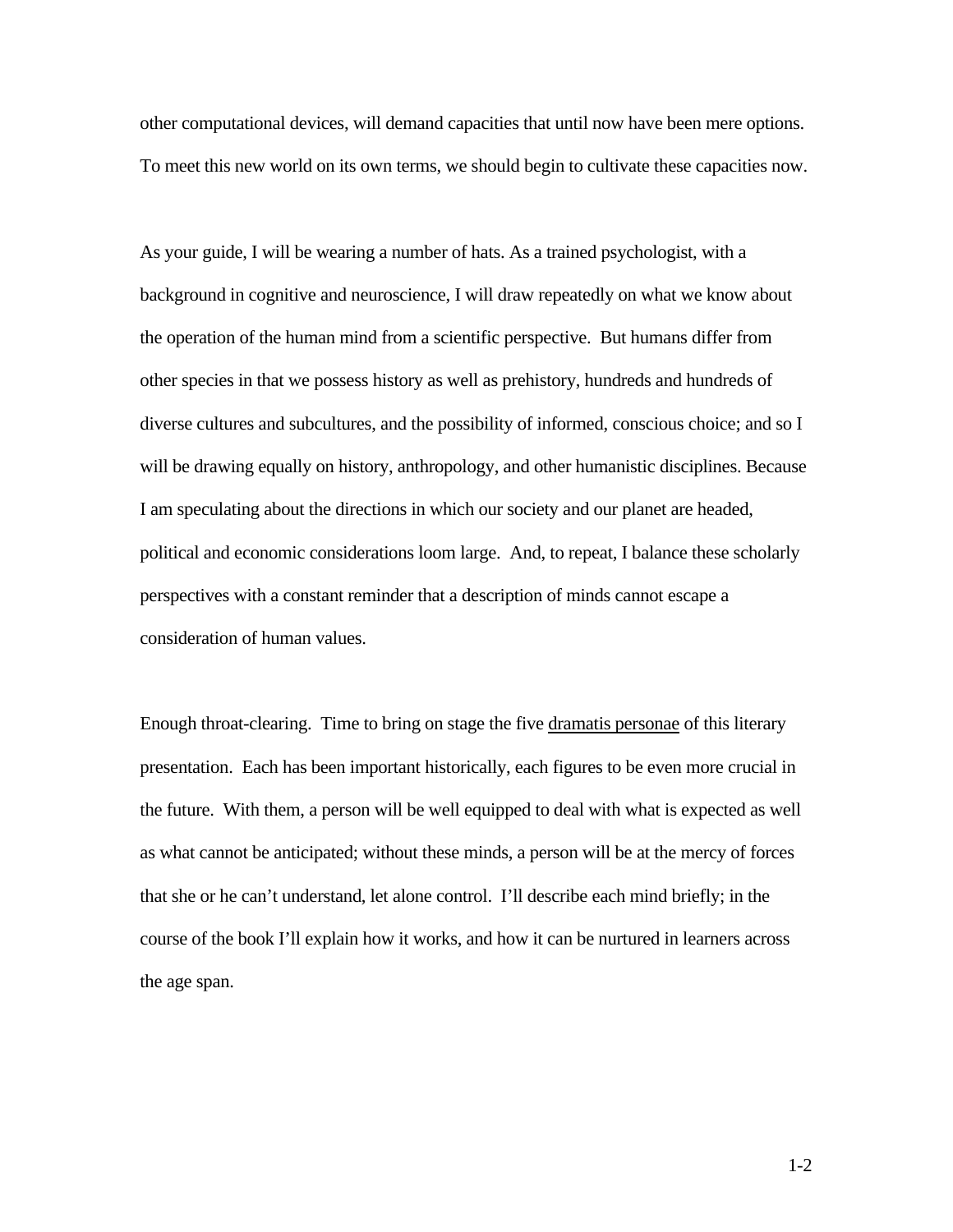The disciplined mind has mastered at least one way of thinking—a distinctive mode of cognition that characterizes a specific scholarly discipline, a craft, or a profession. Much research confirms that it takes up to ten years to master a discipline. The disciplined mind also knows how to work steadily over time to improve skill and understanding—in the vernacular, it is highly disciplined. Without at least one discipline under his belt, the individual is destined to march to someone else's tune.

The synthesizing mind takes information from disparate sources, understands and evaluates that information objectively, and puts it together in ways that make sense to the synthesizer and also to other persons. Valuable in the past, the capacity to synthesize becomes ever more crucial as information continues to mount at dizzying rates.

Building on discipline and synthesis, the creating mind breaks new ground. It puts forth new ideas, poses unfamiliar questions, conjures up fresh ways of thinking, arrives at unexpected answers. Ultimately, these creations must find acceptance among knowledgeable consumers. By virtue of its anchoring in territory that is not yet rule- governed, the creating mind seeks to remain at least one step ahead of even the most sophisticated computers and robots.

Recognizing that nowadays one can no longer remain within one's shell or on one's home territory, the respectful mind notes and welcomes differences among human individuals and groups, tries to understand these "others", and seeks to work effectively with them. In a world where we are all interlinked, intolerance or disrespect is no longer a viable option.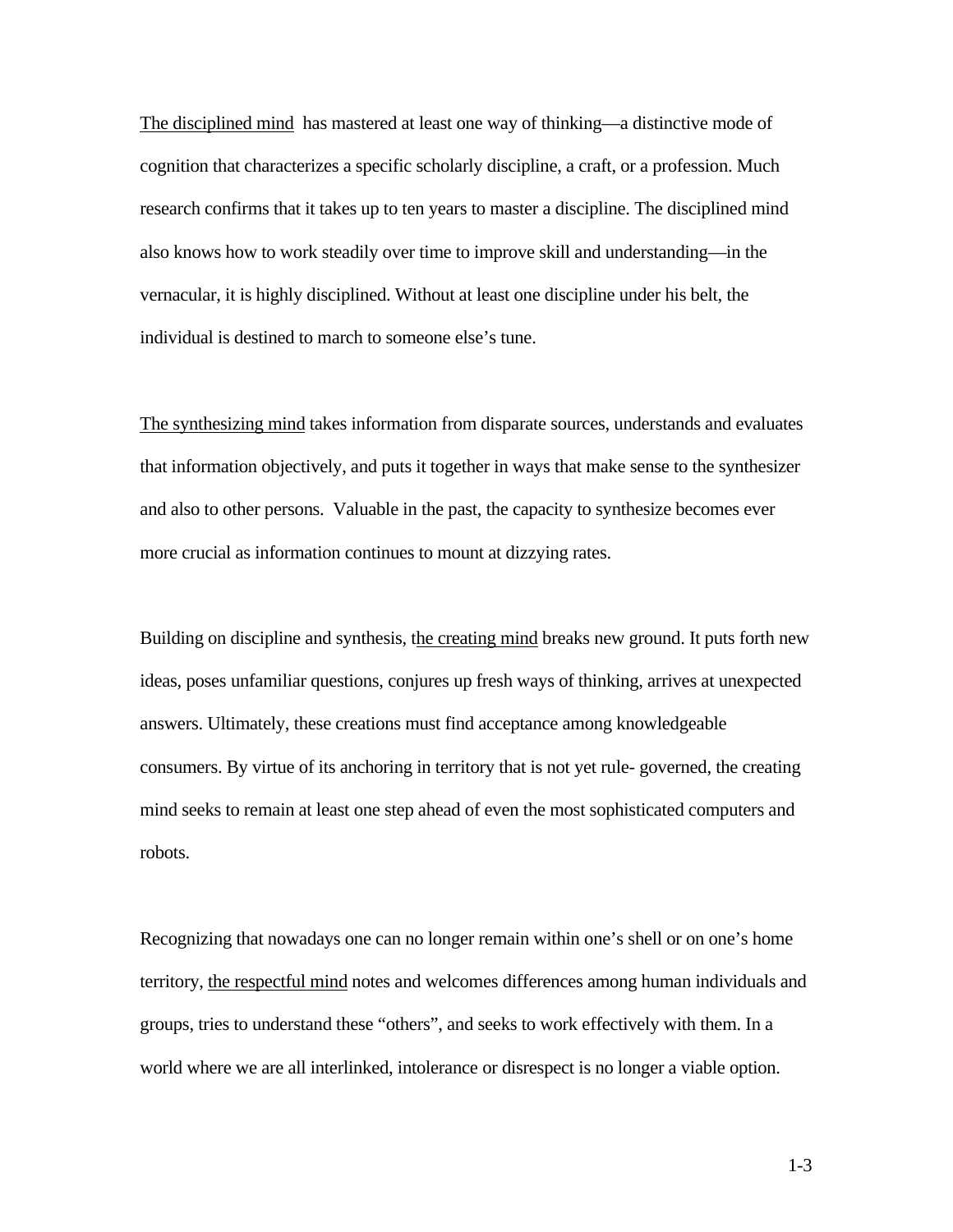Proceeding on a level more abstract than the respectful mind, the ethical mind ponders the nature of one's work and the needs and desires of the society in which one lives. This mind conceptualizes how work can serve purposes beyond self-interest and how members of society can work unselfishly to improve the lot of all. The ethical mind then acts on the basis of these analyses.

One may reasonably ask: Why these five particular minds? Could the list be readily changed or extended? My brief answer is this. The five minds just introduced are the kinds of minds that are particularly at a premium in the world of today and will be even more so tomorrow. They span both the cognitive spectrum and the human spectrum—in that sense they are comprehensive, global. We know something about how to cultivate them. Of course, there could be other candidates. In research for this book, I considered candidates ranging from the technological mind to the digital mind, the market mind to the democratic mind. I am prepared to defend my quintet vigorously. Indeed, that is a chief burden of the rest of this book.

This may also be the place to forestall an understandable confusion. My chief claim to fame is my positing, some years ago, of a theory of multiple intelligences. According to "MI theory," all human beings posses a number of relatively autonomous cognitive capabilities, each of which I designate as separate intelligences. For various reasons people differ from one another in their profiles of intelligence, and this fact harbors significant consequences for school and the workplace.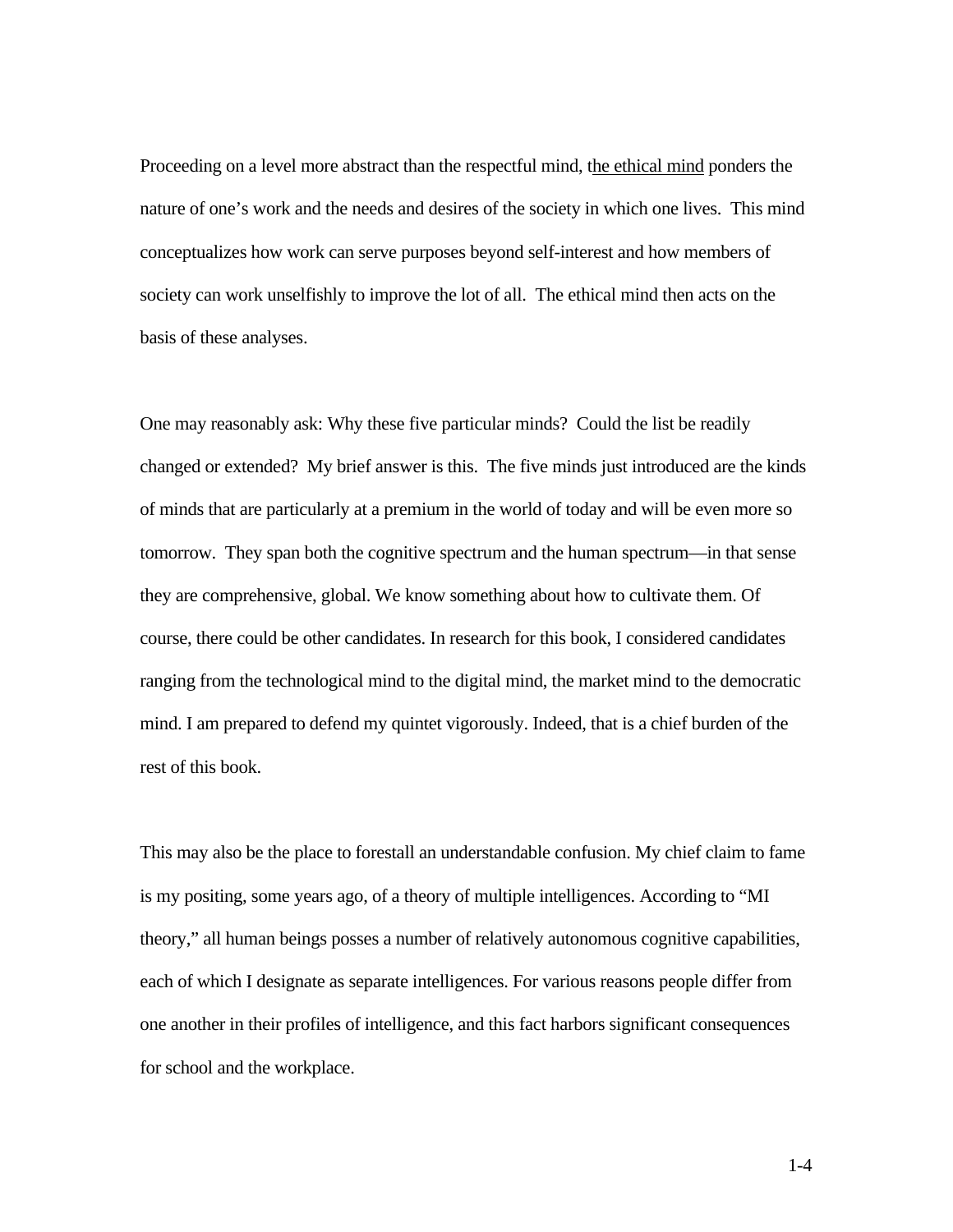The five minds posited in this book are different from the 8 or 9 human intelligences. Rather than being distinct computational capabilities, they are better thought of as broad uses of the mind which we can cultivate at school, in professions, or at the workplace. To be sure, the five minds make use of our several intelligences: for example, respect is impossible without the exercise of interpersonal intelligences. And so, when appropriate, I will invoke MI theory. But for the most part, readers are advised to think about those minds in the manner of a policy maker, rather than a psychologist. That is, my concern is to convince you of the need to cultivate these minds and illustrate the best ways to do so, rather than to delineate specific perceptual and cognitive capacities that undergird the minds. Programatically I seek to fill in a grid about the 5 Minds (see Figure 1). You'll have a chance to evaluate my success in Chapter 7.

To put some flesh on these bones, I will become personal and say a bit about my own experiences with these kinds of minds. I write as a scholar and author in the social sciences and education; as a person who has considerable experience in management of a research group. But the task of cultivating minds goes far beyond the charge of teachers and professors; it constitutes a major challenge to all individuals who work with other persons. And so, as I review these minds, I will comment on how they play out in other careers, notably in business and in the professions.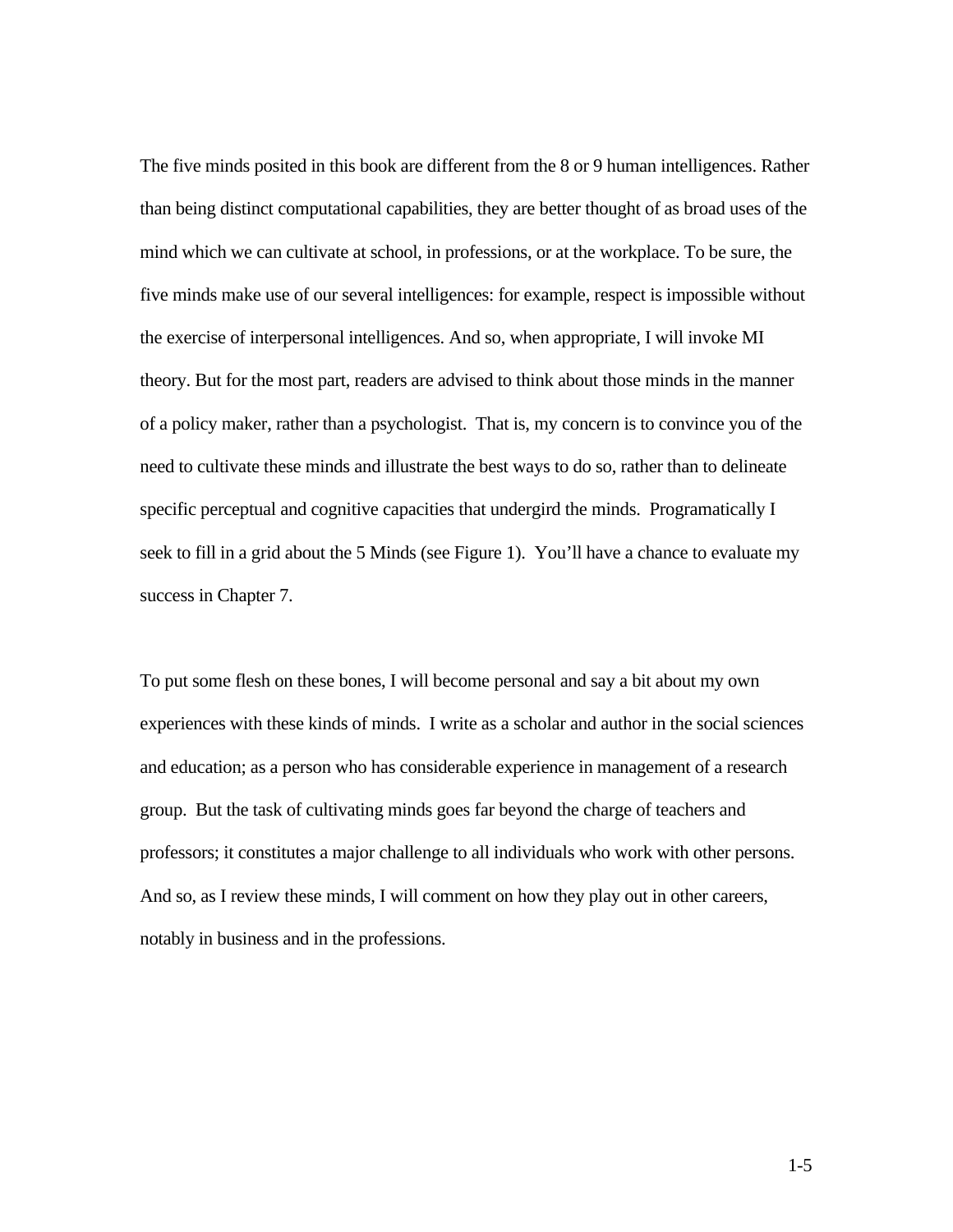# <A> Discipline

Even as a young child, I loved putting words on paper and I have continued to do so throughout my life. As a result, I have honed skills of planning, executing, critiquing and teaching writing. I also work steadily to improve my writing, thus embodying the second meaning of the word "discipline".

My formal discipline is psychology and it took me a decade to think like a psychologist. When I encounter a controversy about the human mind or human behavior, I think immediately about how to study the issue empirically, what control groups to marshal, how to analyze the data and revise my hypotheses when necessary.

Turning to management, I have many years of experience supervising teams of research assistants of various sizes, scope, and missions, and have the lessons and battle scars to show for it. My understanding has been enriched by observing successful and not-sosuccessful presidents, deans, and department chairs, around the university; addressing and consulting with corporations; and, studying leadership and ethics across the professions over the last fifteen years. Beyond question, both management and leadership are disciplines though they can be informed by scientific studies, they are better thought of as crafts. By the same token, any professional – be she a lawyer, an architect, an engineer—has to master the bodies of knowledge and the key procedures that entitle her to membership in the relevant guild. And all of us—scholars, corporate leaders, professionals—must continually hone our skills.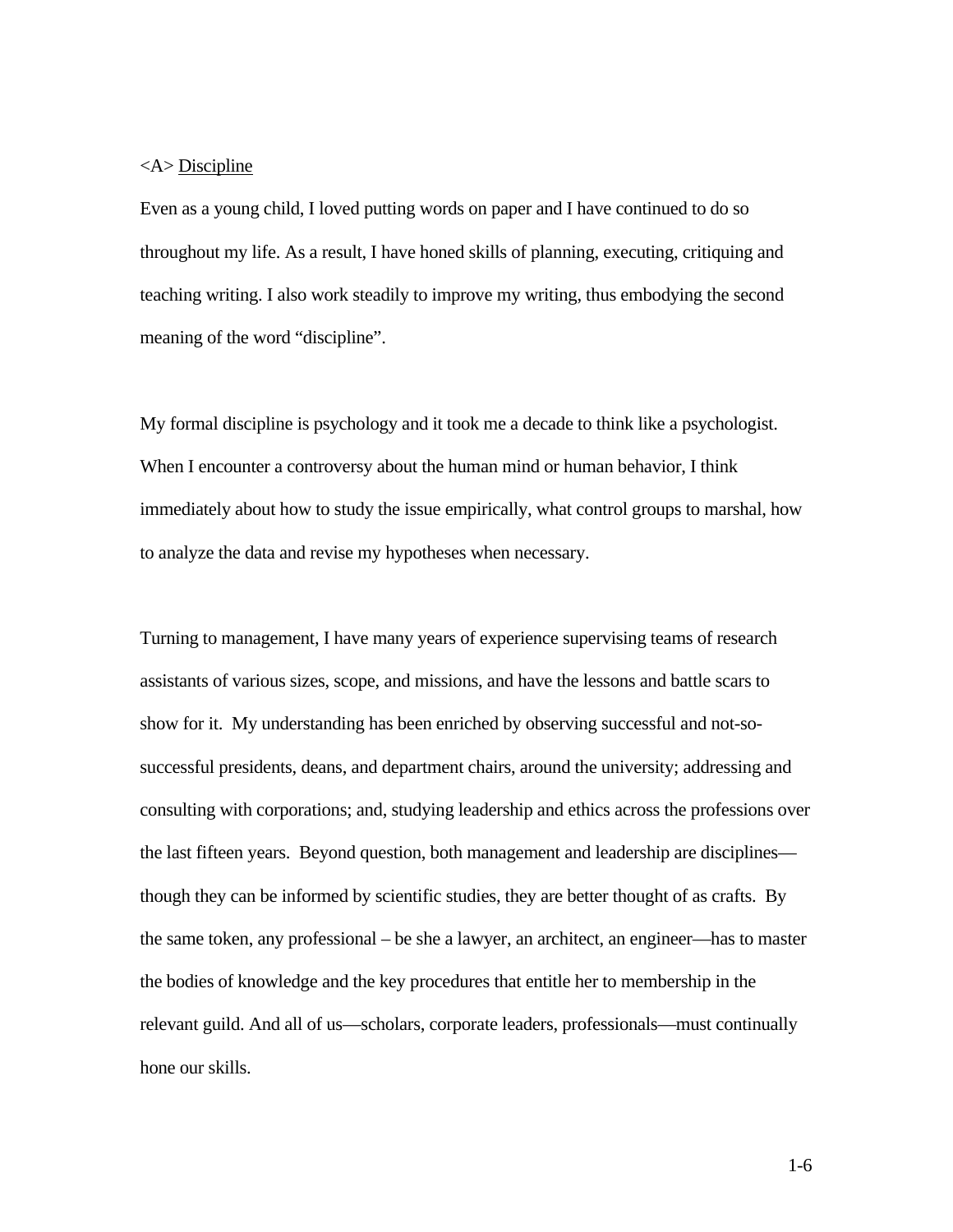# <A>Synthesis

As a student I enjoyed reading disparate texts and learning from distinguished and distinctive lecturers; I then attempted to make sense of these sources of information, putting them together in ways that were generative, at least for me. In writing papers and preparing for tests, I drew on this increasingly well-honed skill of synthesizing. When I began to write articles and books, the initial ones were chiefly works of synthesis; textbooks in social psychology and developmental psychology, and, perhaps more innovatively, the first booklength examination of cognitive science (The Mind's New Science: A History of the Cognitive Revolution).

Whether one is working at the university, a law firm, or a corporation, the job of the manager calls for synthesis. The manager must consider the job to be done, the various workers on hand, their current assignments and skills, and how best to execute the current priority and move on to the next one. A good manager also looks back over what has been done in the past months and tries to anticipate how best to carry out future missions. As she begins to develop new visions, communicate them to associates, and contemplate how to realize these innovations, she invades the realms of leadership and creativity. And of course, synthesizing the current state of knowledge, incorporating new findings, and delineating new dilemmas, is part-and-parcel of the work of any professional who wishes to remain current with her craft.

### $\langle A \rangle$ Creating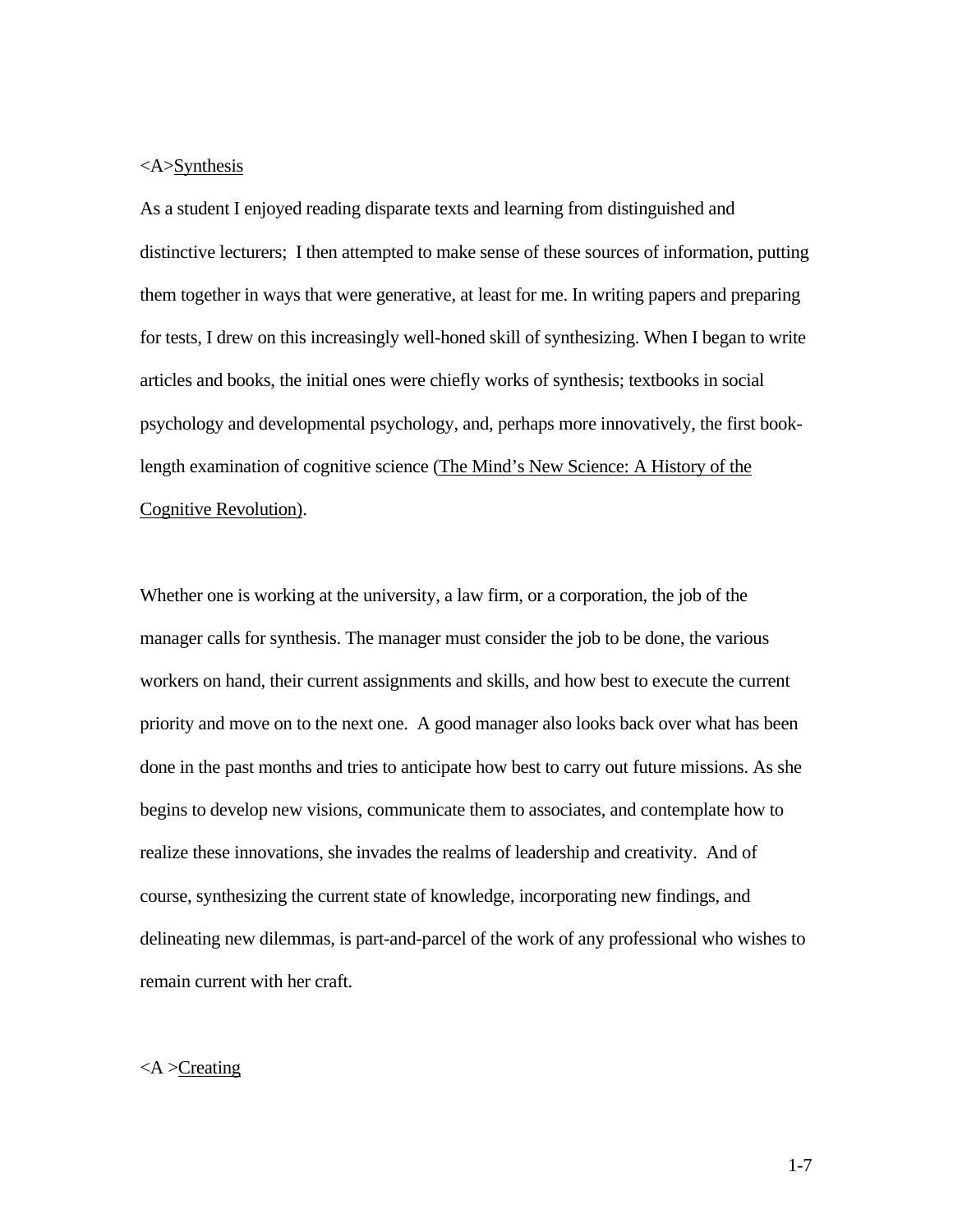In my scholarly career, a turning point was my publication in 1983 of Frames of Mind: The Theory of Multiple Intelligences. At the time I thought of this work as a synthesis of cognition from many disciplinary perspectives. In retrospect I have come to understand that Frames of Mind differed from my earlier books. I was directly challenging the consensual view of intelligence and putting forth my own iconoclastic notions which were ripe, in turn, for vigorous critiques. Since then, my scholarly work is better described as a series of attempts to break new ground—efforts at creating in the areas of creativity, leadership, and ethics—than as syntheses of already existing work. Parenthetically, I might point out that this sequence is unusual. In the sciences younger workers are more likely to achieve creative breakthroughs, while older ones typically pen syntheses.

In general, we look to leaders, rather than to managers, for examples of creativity. The transformational leader creates a compelling narrative about the missions of her organization or polity; embodies that narrative in her own life; and is able, through persuasion and personal example, to change the thoughts, feelings, and behaviors of those whom she seeks to lead.

And what of the role of creativity in the workaday life of the professional? Major creative breakthroughs are relatively rare in accounting or engineering, in law or medicine. Indeed, one does well to be suspicious of claims that a radically new method of accounting, bridgebuilding, surgery, prosecution, or generating energy has just been devised. Increasingly, however, rewards accrue to those who fashion small but significant changes in professional practice. I would readily apply the descriptor 'creative' to the individual who figures out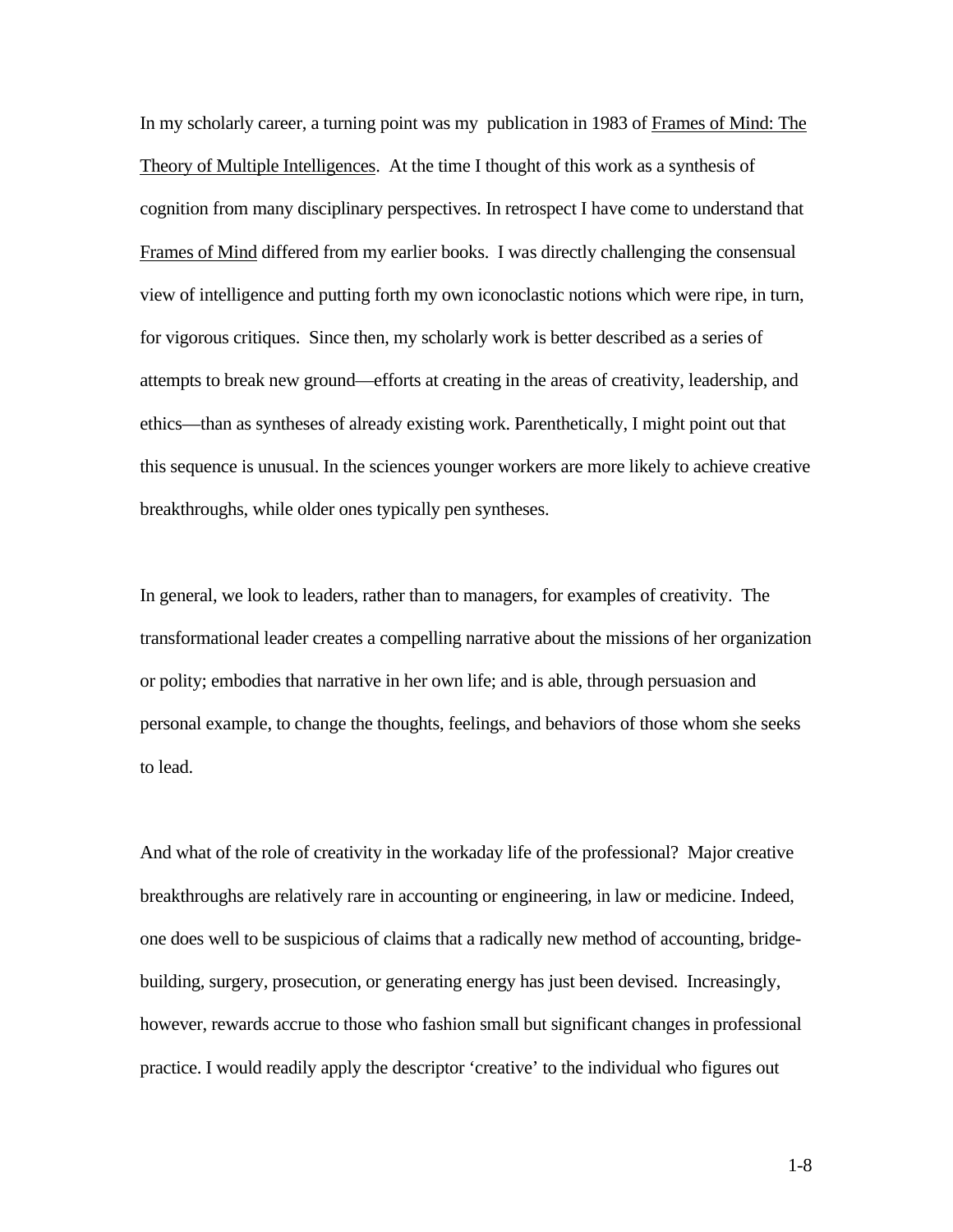how to audit books in a country whose laws have been changed and whose currency has been revalued three times in a year or the attorney who ascertains how to protect intellectual property under conditions of monetary (or political or social or technological) volatility.

#### <A >Respectful and Ethical

As I shift focus to the last two kinds of minds, a different set of analyses becomes appropriate. The first three kinds of minds deal primarily with cognitive forms; the last two deal with our relations to other human beings. The first (respectful) is more concrete; the second (ethical) is more abstract. Also, the differences across career specializations become less important: we are dealing with how human beings—be they scientists, artists, managers, leaders, craftsmen, or professionals—think and act throughout their lives. And so, here, I shall try to speak for all of us.

With respect to "respect" (!), whether I am (or you are) writing, researching, or managing, it is important to avoid stereotyping or caricaturing. I must try to understand other persons on their own terms, make an imaginative leap when necessary, seek to convey my trust in them, and try so far as possible to make common cause with them and to be worthy of their trust. This stance does not mean that I ignore my own beliefs, nor that I necessarily accept or pardon all that I encounter. (Respect does not entail a "pass" for terrorism). But I am obliged to make the effort, and not merely to assume that what I had once believed on the basis of scattered impressions is necessarily true. Such humility may in turn engender positive responses in others.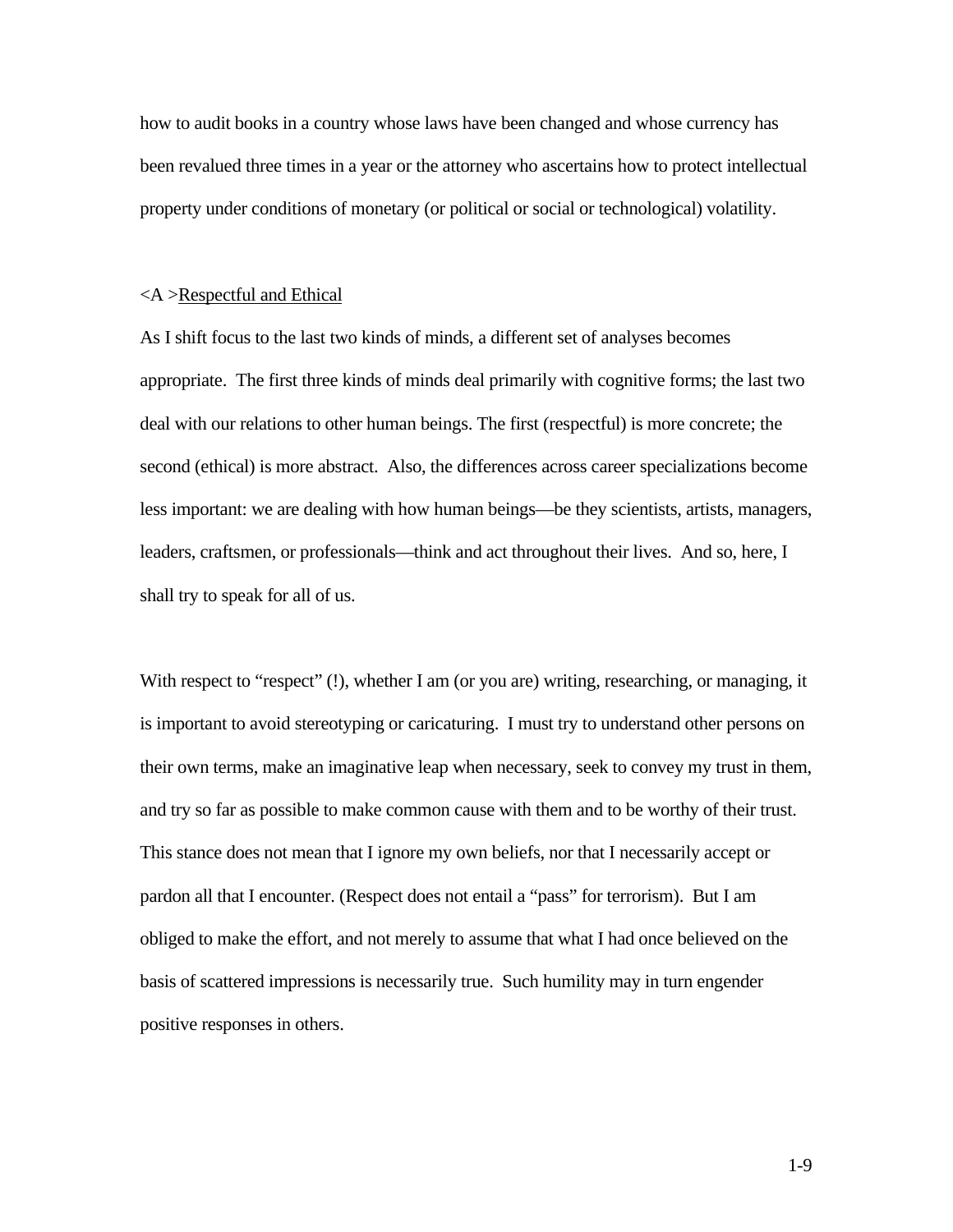As I use the term, "ethics" also relates to other persons, but in a more abstract way. In taking ethical stances, an individual tries to understand his or her role as a worker and his or her role as a citizen of a region, a nation, and the planet. In my own case, I ask: What are my obligations as a scientific researcher, a writer, a manager, a leader? If I were sitting on the other side of the table, if I occupied a different niche in society, what would I have the right to expect from those "others" who write, research, manage, lead? And, to take an even wider perspective, what kind of a world would I like to live in, if, to use John Rawls' (1971) phrase, I were cloaked in a "veil of ignorance" with respect to my ultimate position in the world? What is my responsibility in bringing such a world into being? Every reader should be able to pose, if not answer, the same set of questions with respect to his or her occupational and civic niche.

For over a decade, I have been engaged in a large-scale study of 'good work'—work that is excellent, ethical, and engaging for the participants. In the latter part of the book I draw on those studies in my accounts of the respectful and the ethical minds.

### <A> Education in the Large

When one speaks of cultivating certain kinds of minds, the most immediate frame of reference is that of education. In many ways, this frame is appropriate: after all, designated educators and licensed educational institutions bear the most evident burden in the identification and training of young minds. But we must immediately expand our vision beyond standard educational institutions. In our cultures of today—and of tomorrow parents, peers, and media play roles at least as significant as do authorized teachers and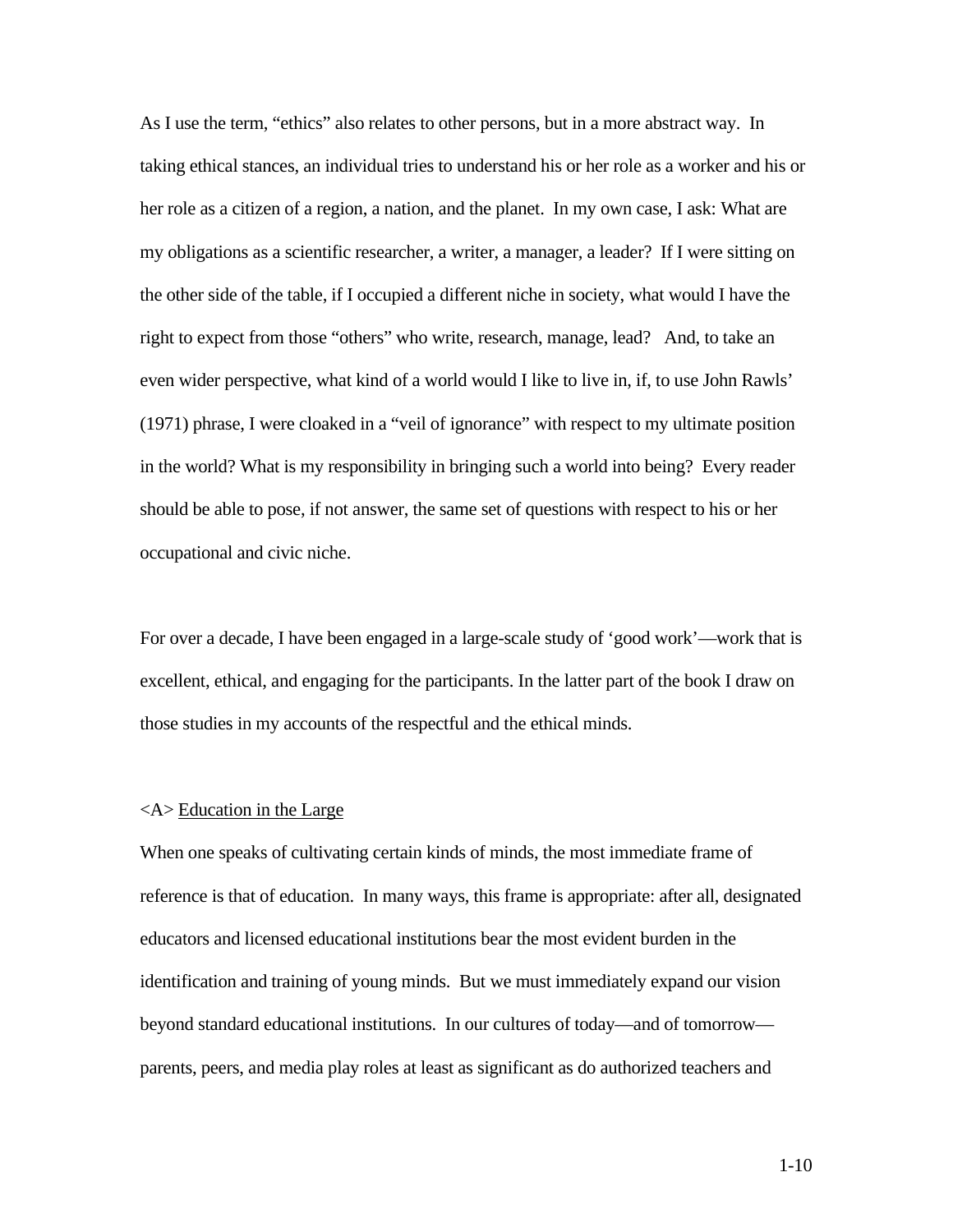formal schools. More and more parents "home school" or rely on various extra-scholastic mentors or tutors. Moreover, if any cliché of recent years rings true, it is the acknowledgement that education must be lifelong. Those at the work place are charged with selecting individuals who appear to posses the right kinds of knowledge, skill, minds in my terms, they should be searching for individuals who possess disciplined, synthesizing, creating, respectful, and ethical minds. But, equally, managers and leaders, directors and deans and presidents, must continue perennially to develop all five kinds of minds in themselves and—of course—in those for whom they bear responsibility.

And so, this book should be read from a dual perspective. We should be concerned with how to nurture these minds in the younger generation, those who are being educated currently to become the leaders of tomorrow. But we should be equally concerned with those in today's workplace: How best can we mobilize our skills—and those of our coworkers—so that all of us will remain current tomorrow and the day after tomorrow?

# <A> The Old and the New in Education

Let me turn now to education in the formal sense. For the most part, education has been quite conservative. Nor is this necessarily a bad thing. Educators have consolidated a massive amount of practical knowledge over the past centuries. I remember a conversation twenty years ago with a professor of psychology in China. I had felt that her college class, a simple recitation by one-student-after-another of The Seven Laws of Human Memory, was largely a waste of time. With the aid of an interpreter, we talked for ten minutes about the pros and cons of different pedagogies. In the end my Chinese colleague cut off the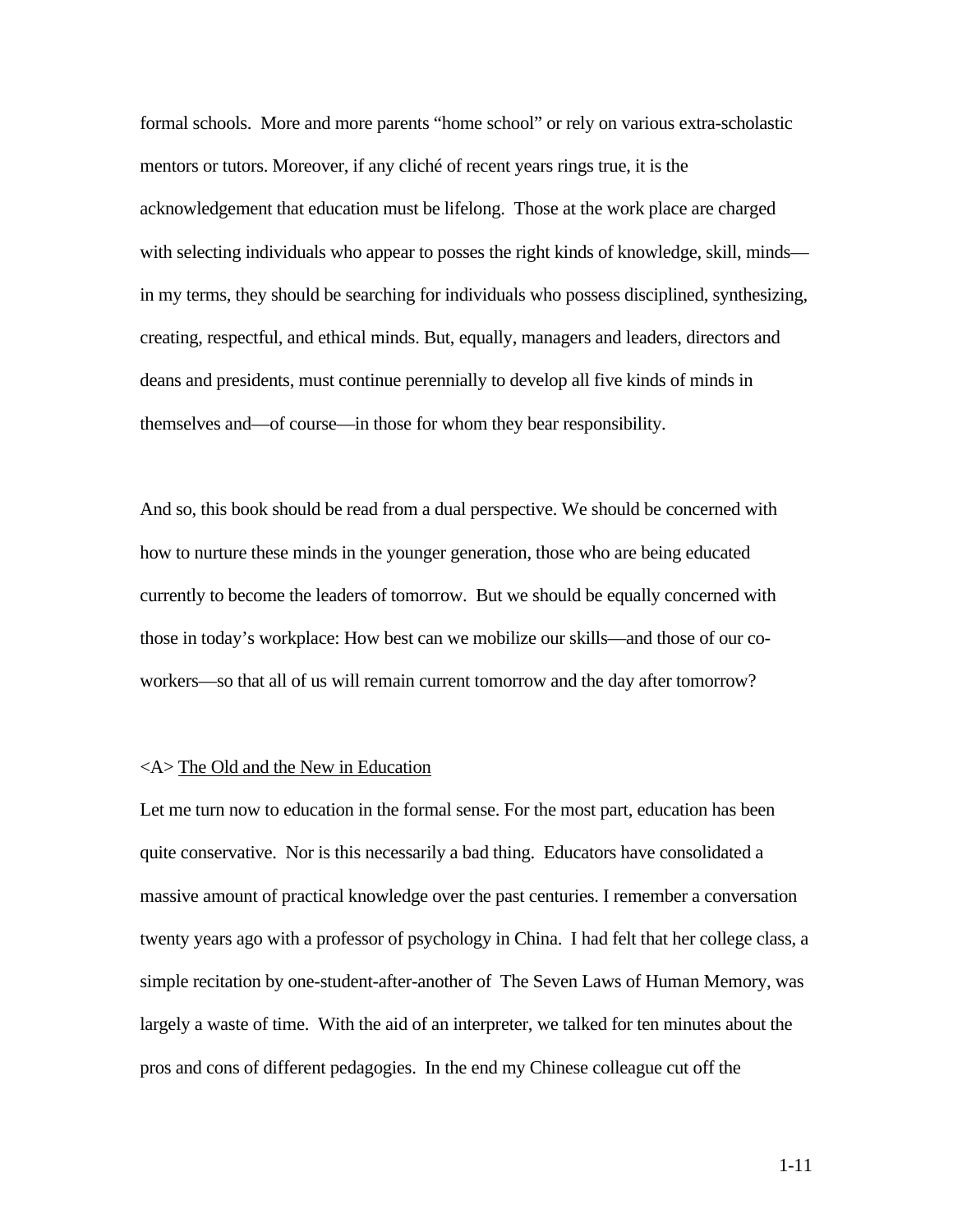discussion with these words: "We have been doing it this way for so long that we know it is right."

I discern two legitimate reasons for undertaking new educational practices. The first reason is that current practices are not actually working. We might think, for example, that we are educating young persons who are literate, or immersed in the arts, or capable in scientific theorizing, or tolerant of immigrants, or skilled in conflict resolution. But if evidence accrues that we are not successful in these pursuits, then we should consider altering our practices…or our goals.

The second reason is that conditions in the world are changing significantly. Consequent upon these changes, certain goals, capacities, and practices might no longer be indicated, or might even come to be seen as counterproductive. For example, before the invention of the printing press, when books were scarce, it was vital to cultivate a faithful and capacious verbal memory. Now that books (and notebook-sized search engines) are readily available, this goal—and the attendant mnemonic practices—are no longer at a premium. On the other hand, the ability to survey huge bodies of information—print and electronic—and organize that information in useful ways looms more important than ever. Changing conditions may also call for new educational aspirations: for example, when no group can remain isolated from the rest of the world, respect for those of different background and appearance becomes vital, even essential, rather than simply a polite option. Whether in charge of a classroom or a corporation, we need constantly to consider which minds are crucial, which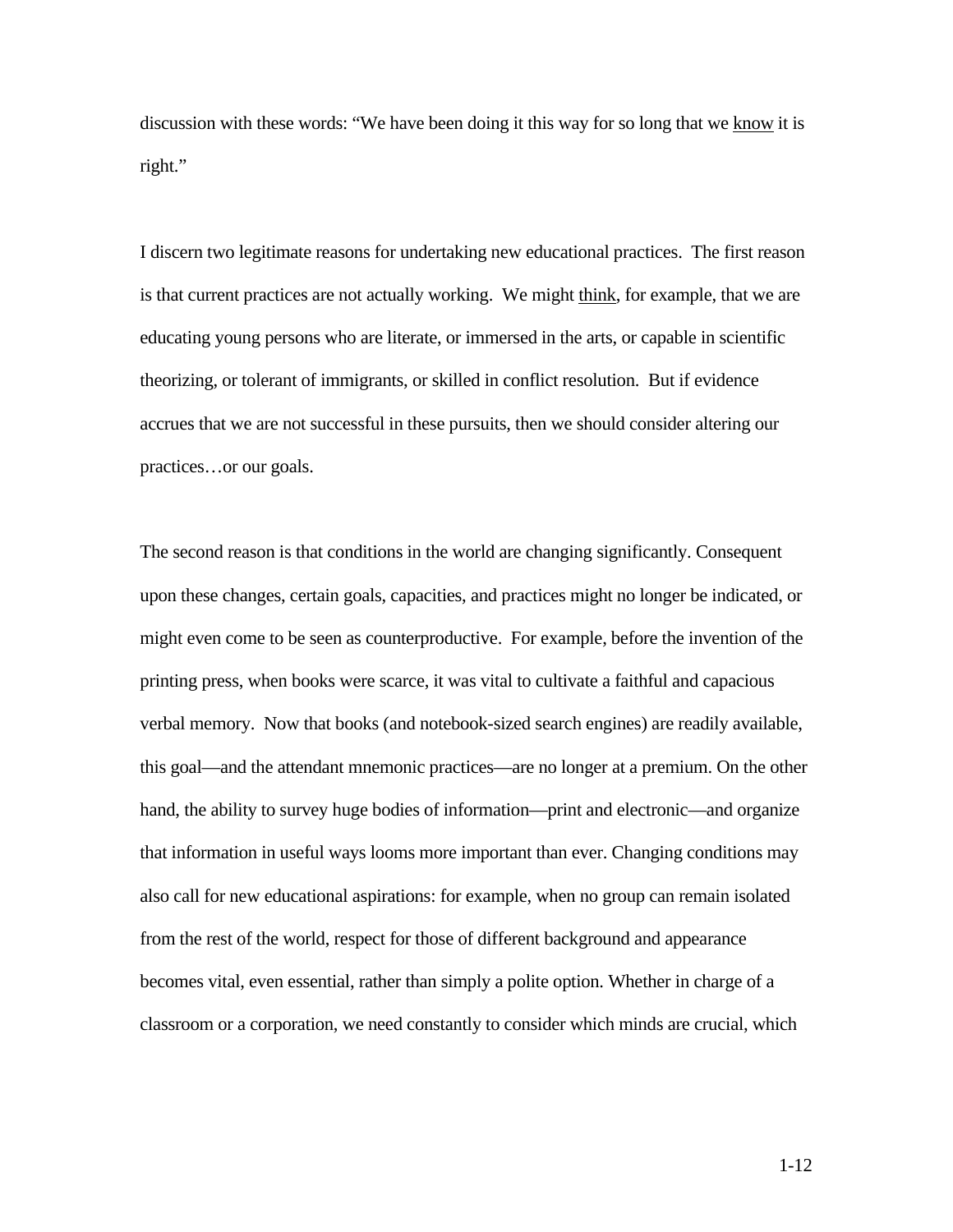to prioritize, and how to combine them within a single organization, not to forget a single skull.

At the start of the third millennium, we live at a time of vast changes—changes seemingly so epochal that they may well dwarf those experienced in earlier eras. In shorthand, we can speak about these changes as entailing the power of science and technology and the inexorability of globalization (the second meaning of global in the subtitle of this chapter). These changes call for new educational forms and processes. The minds of learners must be fashioned and stretched in five ways that have not been crucial—or not as crucial—until now. We must recognize what is called for in this New World—even as we see each of these changes in perspective and hold on to certain perennial skills and values that may be at risk.

#### <A> Science and Technology

Modern science began during the European Renaissance. Consider, first, the experiments and theorizing about the physical world. The insights into motion and the structure of the universe that we associate with Galileo Galilei, and the understandings of light and gravity that emanated from Isaac Newton, created a body of knowledge that continues to accumulate at an ever accelerating rate. In the biological sciences a similar trend has occurred in the last 150 years, building on Charles Darwin's formulations about evolution, and the ensuing discoveries of Gregor Mendel, James Watson, and Francis Crick in genetics. While slight differences may obtain in how these sciences are practiced across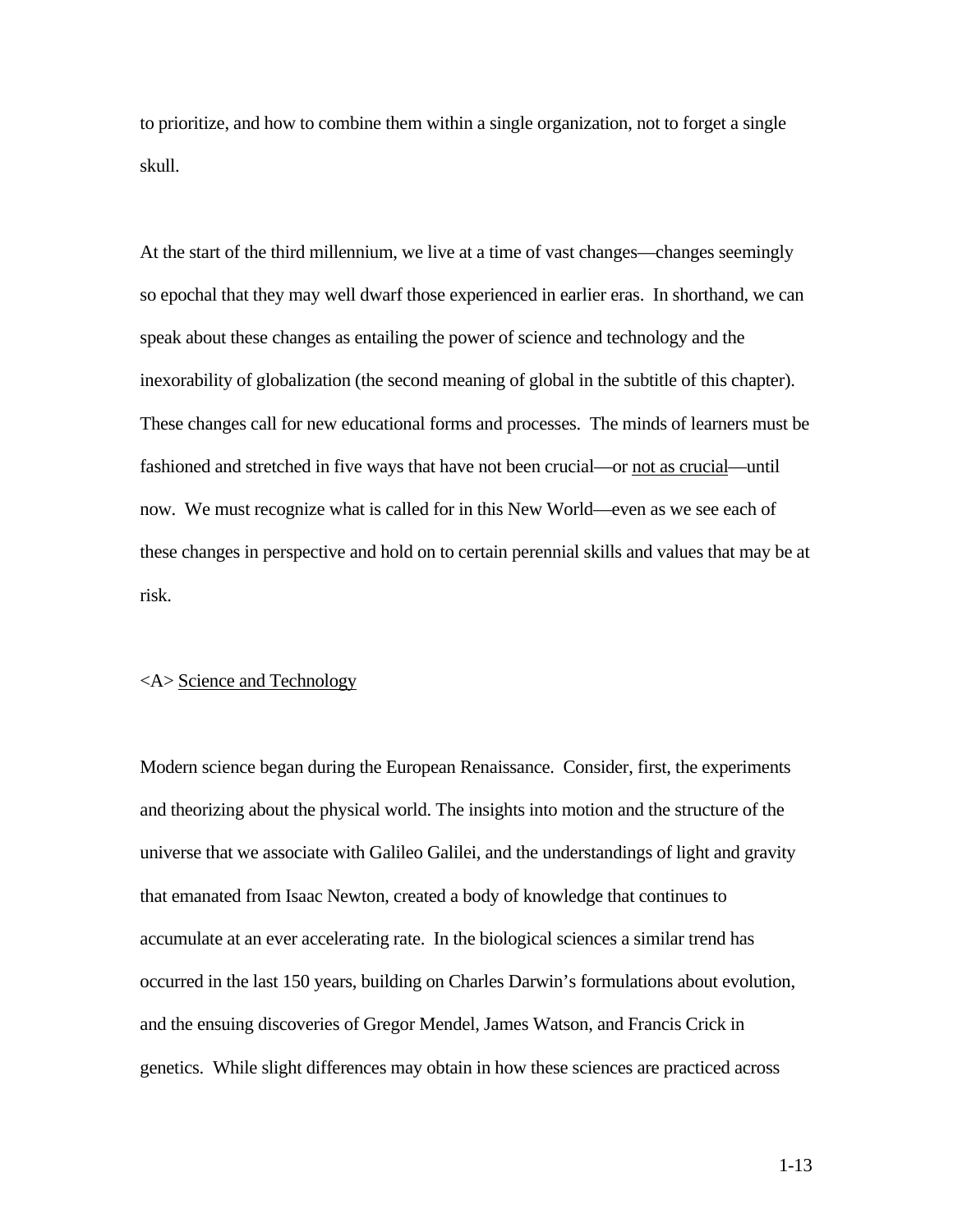different labs, countries, or continents, essentially there is only one mathematics, one physics, one chemistry, one biology. (I'd like to add "one psychology" but I'm not as certain about that claim).

Unlike science, technology did not have to wait upon the specific discoveries, concepts, and mathematical equations of the last five hundred years. Indeed, that is precisely why in many respects the China of 1500 seemed more advanced than its European or Middle Eastern counterparts. One can fashion perfectly functional (even exquisite) writing implements, clocks, gunpowder, compasses, or medical treatments even in the absence of cogent scientific theories or well-controlled experiments. Once science has taken off, however, its link to technology becomes much tighter. It is barely conceivable that we could have nuclear weapons, nuclear power plants, supersonic airplanes, computers, lasers, or a medley of effective medical and surgical interventions in the absence of the sciences of our epoch. Those societies that lack science must either remain deprived of technological innovations or simply copy them from societies that have developed them.

The undoubted hegemony of science and technology creates new demands. Young people must learn to think scientifically, if they are to be able to understand and participate in the modern world. Without understanding the scientific method, citizens cannot make reasonable decisions about which medical course to follow when confronted with a set of options or how to evaluate competing claims about children-rearing, psychotherapy, or treatment of the elderly. Without having some mastery of computers, citizens cannot access the information that they need, let alone be able to use it productively, synthesize it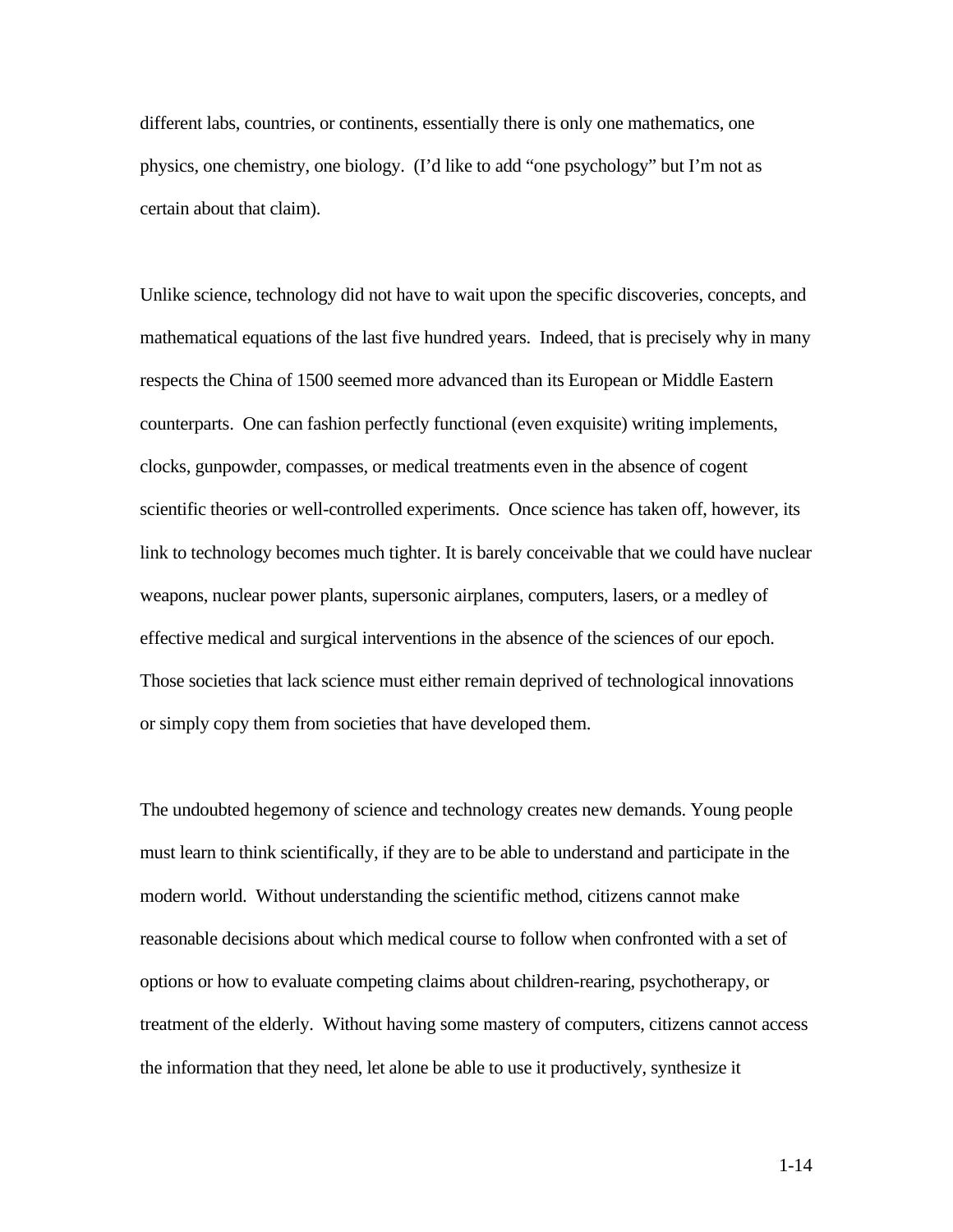revealingly, or challenge it knowledgably. And needless to say, in the absence of some mastery of science and technology, individuals can scarcely hope to contribute to the continuing growth of these vital sectors. Moreover, informed opinions about controversial issues like stem cell research, nuclear power plants, genetically modified foods, or global warming presuppose a grounding in the relevant science and technology.

Having solved major mysteries about the physical and the biological worlds, scientists and technologists have more recently turned their attention to the understanding of the human mind and brain. More knowledge about psychology and neuroscience has been accrued in the last fifty years than in all prior historical eras combined. We now have well-developed, empirically-based theories of intelligence, problem-solving, and creativity—along with the tools, software, and hardware, purportedly based on these scientific advances. Educators, professionals, managers and leaders in business need to be cognizant of what has been established, and what may soon be established, about the nature, workings, potentials, and constraints of the human mind. Currricula developed 50 or 100 years ago no longer suffice. But don't toss out the exquisitely evolved infant with the sudsy bathwater of earlier eras. It is easy—but dangerous—to conclude that all education in the future should simply concentrate on mathematics, science, and technology. And it is equally easy—and equally dangerous—to conclude that the forces of globalization should change everything.

<A> The Limits of Science and Technology: Two Caveats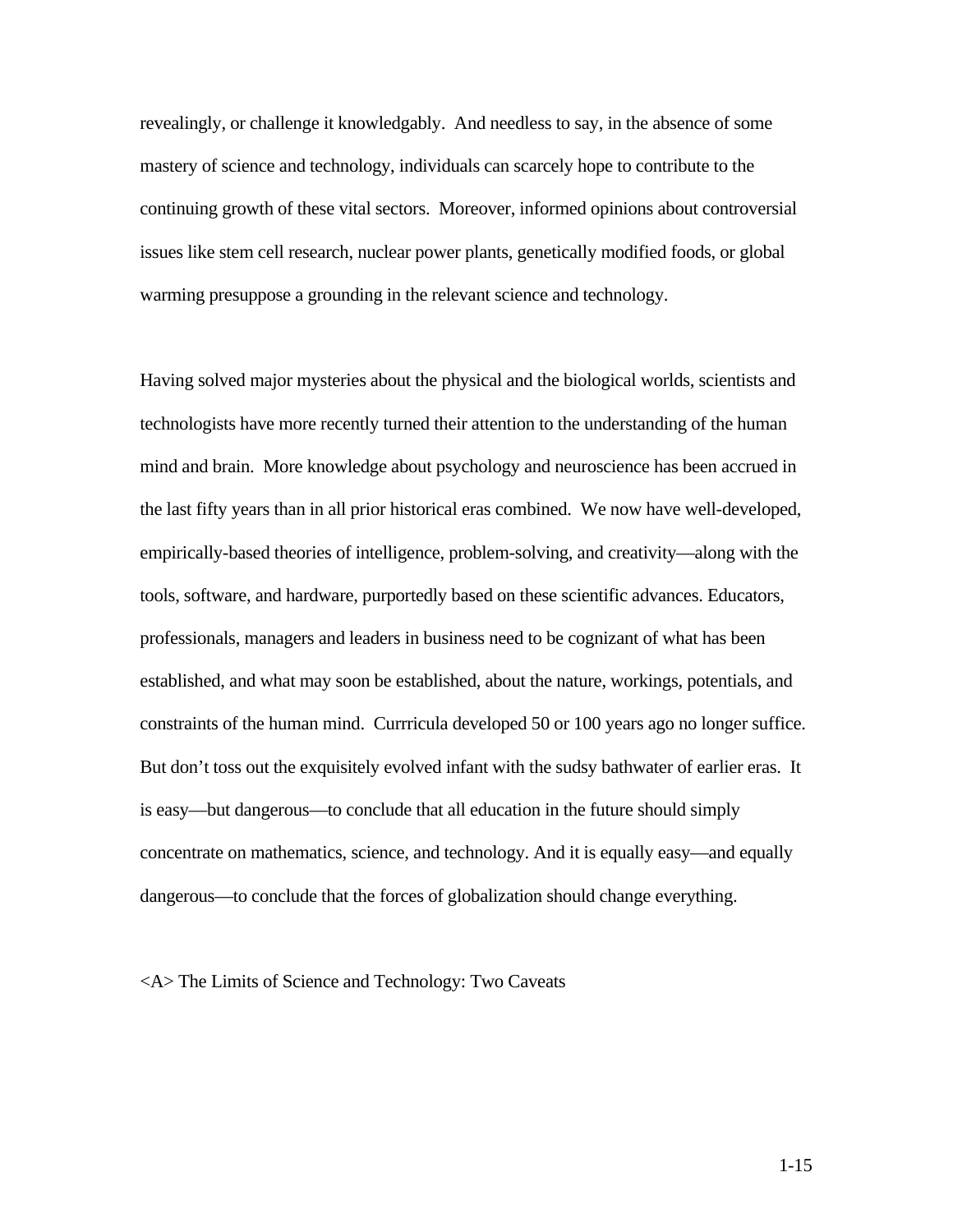"Education is inherently and inevitably an issue of human goals and human values." I wish that this statement were mounted prominently above the desk of every policymaker. One cannot even begin to develop an educational system unless one has in mind the knowledge and skills that one values, and the kind of individuals one hopes will emerge at the end of the day. Strangely enough, however, many policymakers act as if the aims of education are self-evident; and as a consequence, when pressed, these policymakers often emerge as inarticulate, contradictory, or unbelievably prosaic. How often my eyes have glazed over as I have read vacuous proclamations about "using the mind well" or "closing the achievement gap" or "helping individuals to realize their potential" or "appreciating our cultural heritage" or 'having the skills to compete". Recently, in speaking to ministers of education, I've discovered a particularly Sisyphusian goal: "leading the world in international comparisons of test scores." Obviously, on this criterion, only one country at a time can succeed. To state educational goals in this day and age is no easy undertaking; indeed, one purpose of this book is to posit several more gritty goals for the future.

A first caveat. Science can never constitute a sufficient education. Science can never tell you what to do in class or at work—for two reasons. First, what you do as a teacher or manager has to be determined by your own value system—and neither science nor technology have built-in value systems. Confronted with scientific evidence that it is difficult to raise psychometric intelligence ( IQ), one can draw two opposite conclusion: l) Don't bother to try; 2) Devote all your efforts to trying. Possibly you will succeed, and perhaps far more easily than you had anticipated.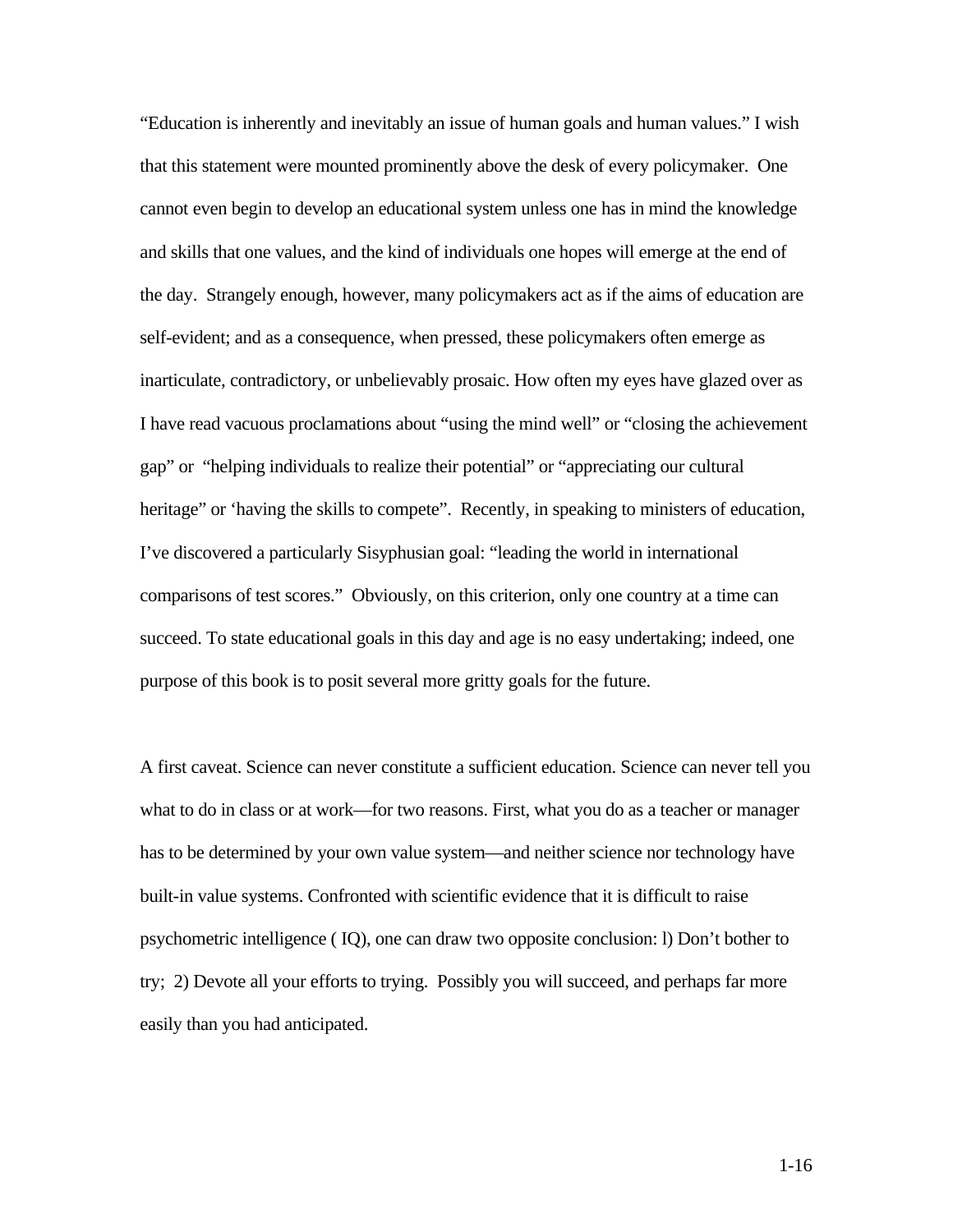The second caveat, related to the first, is that science—even with engineering, technology, and mathematics thrown in—is not the only, and not even the only important, area of knowledge (This is a trap into which many enthusiasts of globalization fall. See the collected speeches and writings of Bill Gates and Thomas Friedman, to name two gurus of our time). Other vast areas of understanding—the social sciences, the humanities, the arts, civics, civility, ethics, health, safety, training of one's body—deserve their day in the sun, and—equally—their hours in the curriculum. Because of its current societal hegemony, the aforementioned science set threatens to squeeze out these other topics. Equally perniciously, many individuals feel that these other areas of knowledge ought to be approached using the same methods and constraints as does science. That this would be an enormous blunder is an understatement: what sense could we make of the greatest works of art or literature, or the most important religious or political ideas, or the most enduring puzzles about the meaning of life and death, if we only thought of them in the manner of a scientific study or proof? If all we did was to quantify? What political or business leader would be credible, at a time of crisis, if all he could do was to offer scientific explanations or mathematical proofs, if he could not address the hearts of his audience? The great physicist Niels Bohr mused on this irony:

#### There is a deep truth and a shallow truth

And the purpose of science is to eliminate the deep truth.

At the workplace, the same caveats obtain. While it is obviously important to monitor and take into account scientific and technological advances, the leader must have a much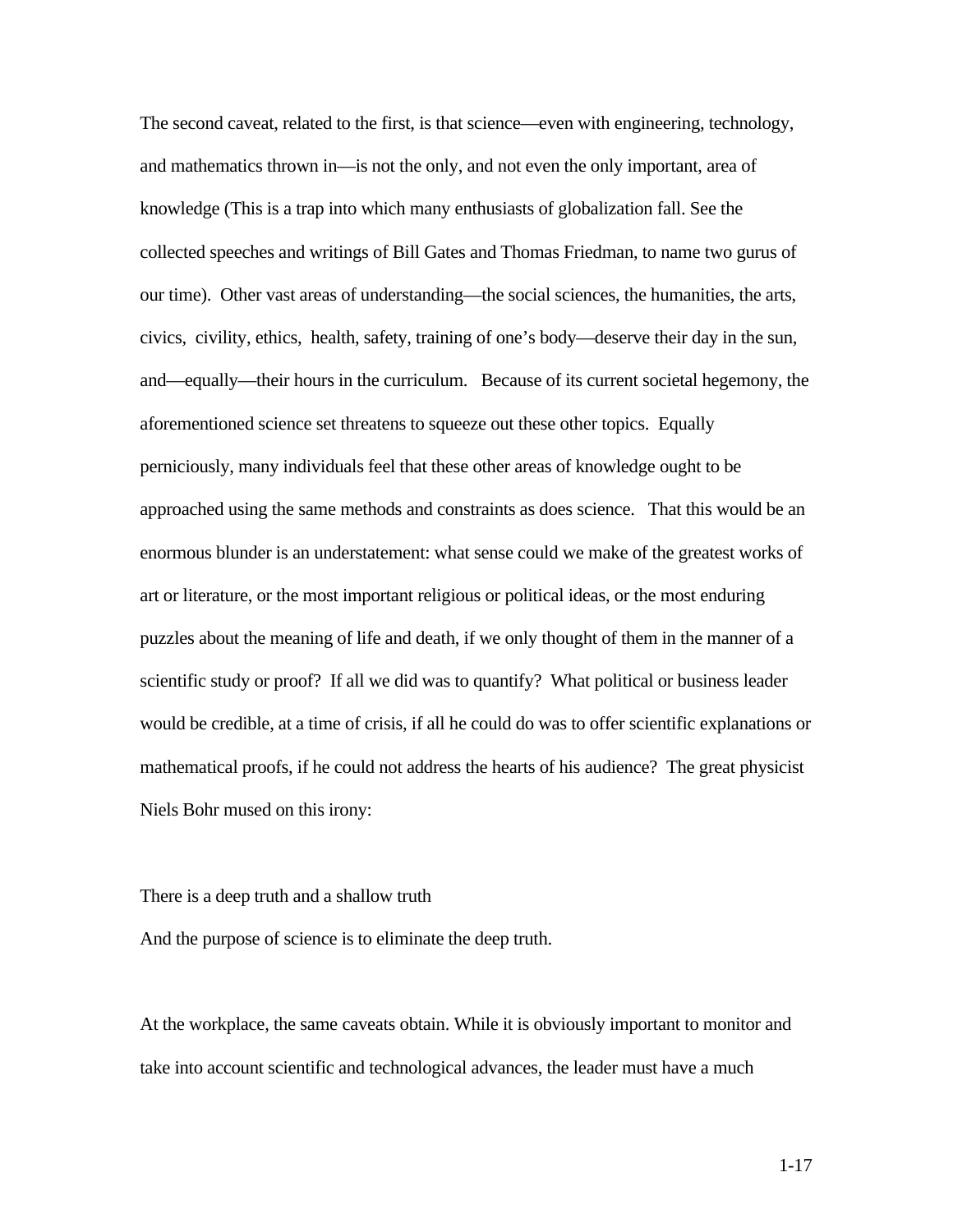broader purview. Political upheavals, migrations of population, new forms of advertising, public relations, or persuasion, trends in religion or philanthropy—all of these can exert impact on an organization—be it profit or non-profit, dispensing widgets or wisdom. A full life, no less a full organization, harbors multiple disciplines. Excessive focus on science and technology reminds me of the myopia associated with ostriches or Luddites.

### <A> Globalization

Globalization consists of a set of factors that weaken or even eliminate individual states, a process sometimes termed de-territorialization. Historians note various periods of globalization: in earlier eras, the land mass conquered first by Alexander the Great and then, a few centuries later, by the Romans; in more recent times, the transcontinental explorations and trades of the  $16<sup>th</sup>$  century, the colonization of the latter  $19<sup>th</sup>$  century, are seen as instances of total or partial globalization.

Following two World Wars, and a prolonged Cold War, we have now embarked on what may be the ultimate, all-encompassing episode of globalization. The current incarnation features four unprecedented trends: l) the movement of capital and other market instruments around the globe, with huge amounts circulating virtually instantaneously each day; 2) the movement of human beings across borders, with well over 100 million immigrants scattered across the world at any time; 3) the movement of all matter of information through cyberspace, with megabytes of information of various degrees of reliability available to anyone with access to a computer; 4) the movement of popular culture, such as fashion,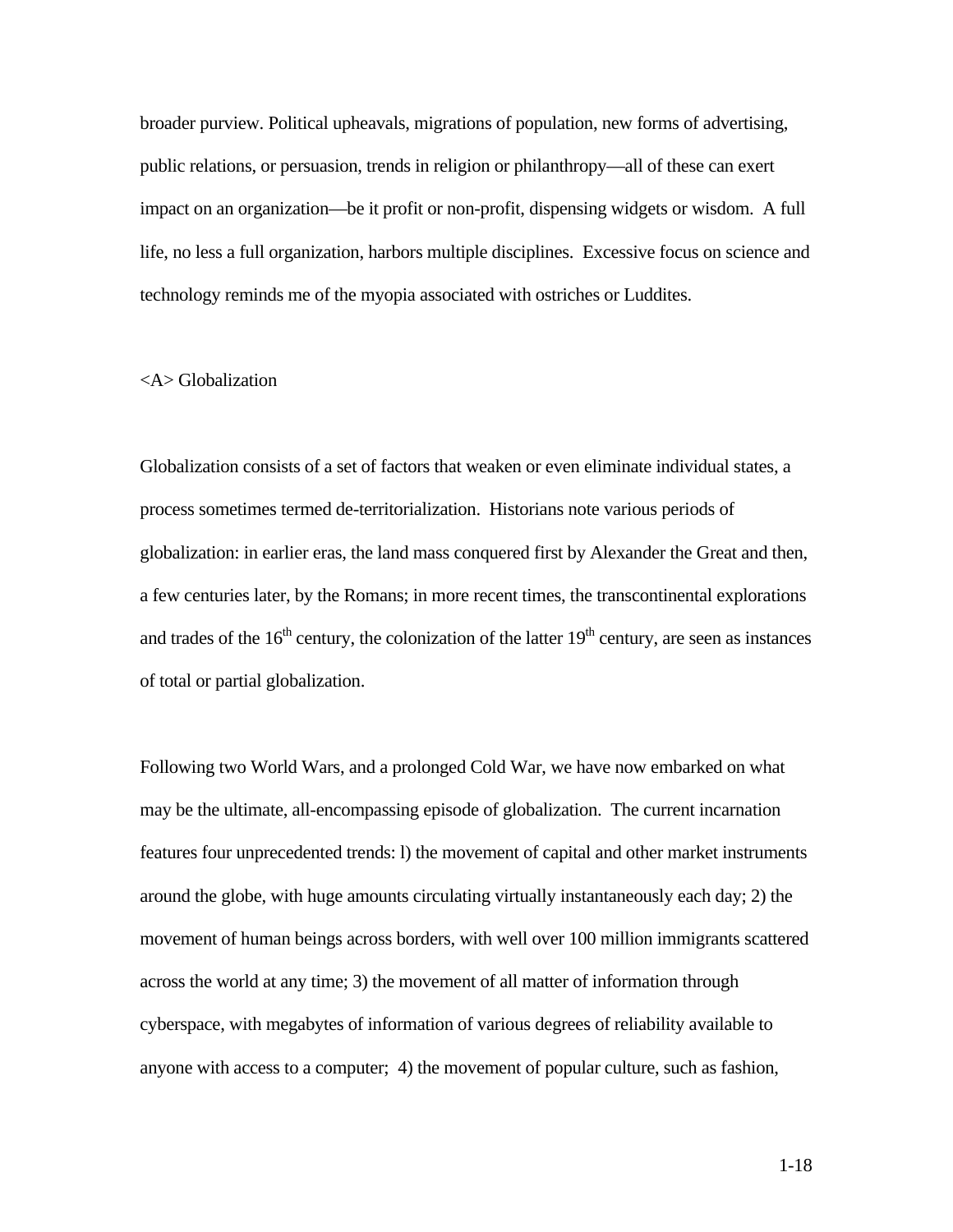foods, and melodies, readily, even seamlessly across borders—so that teenagers the world over look increasingly similar, even as the tastes, beliefs, and values of their elders may also converge (Bhagwati 2005; Friedman, 2005; Suarez-Orozco and Qin-Hilliard, 2004).

Needless to add, attitudes toward globalization differ enormously within and across states. Even the most vocal celebrants have been somewhat muted by recent events, such as those reflecting another global phenomenon called stateless terrorism. But by the same token, even the most vocal critics take advantage of the undeniable accouterments communicating by e-mail and mobile phone, seizing upon commercial symbols that are recognized the world over, holding protests in places that can be readily reached and easily monitored by diverse constituencies. While periods of retrenchment and pockets of isolationism are to be expected, it is virtually inconceivable that the four major trends listed above will be permanently stemmed.

The curricula of schools the world over may be converging, and the rhetoric of educators is certainly loaded with similar buzzwords ('world-class standards', 'interdisciplinary curricula', 'the knowledge economy'). Nonetheless, I believe that current formal education still remains basically a preparation for the world of the past, rather than a preparation for possible worlds of the future. To some extent, this actuality reflects the natural conservatism of educational institutions—a phenomenon with which I expressed some sympathy above. More fundamentally, however, I believe policymakers the world over have not come to grips adequately with the major factors outlined in these pages.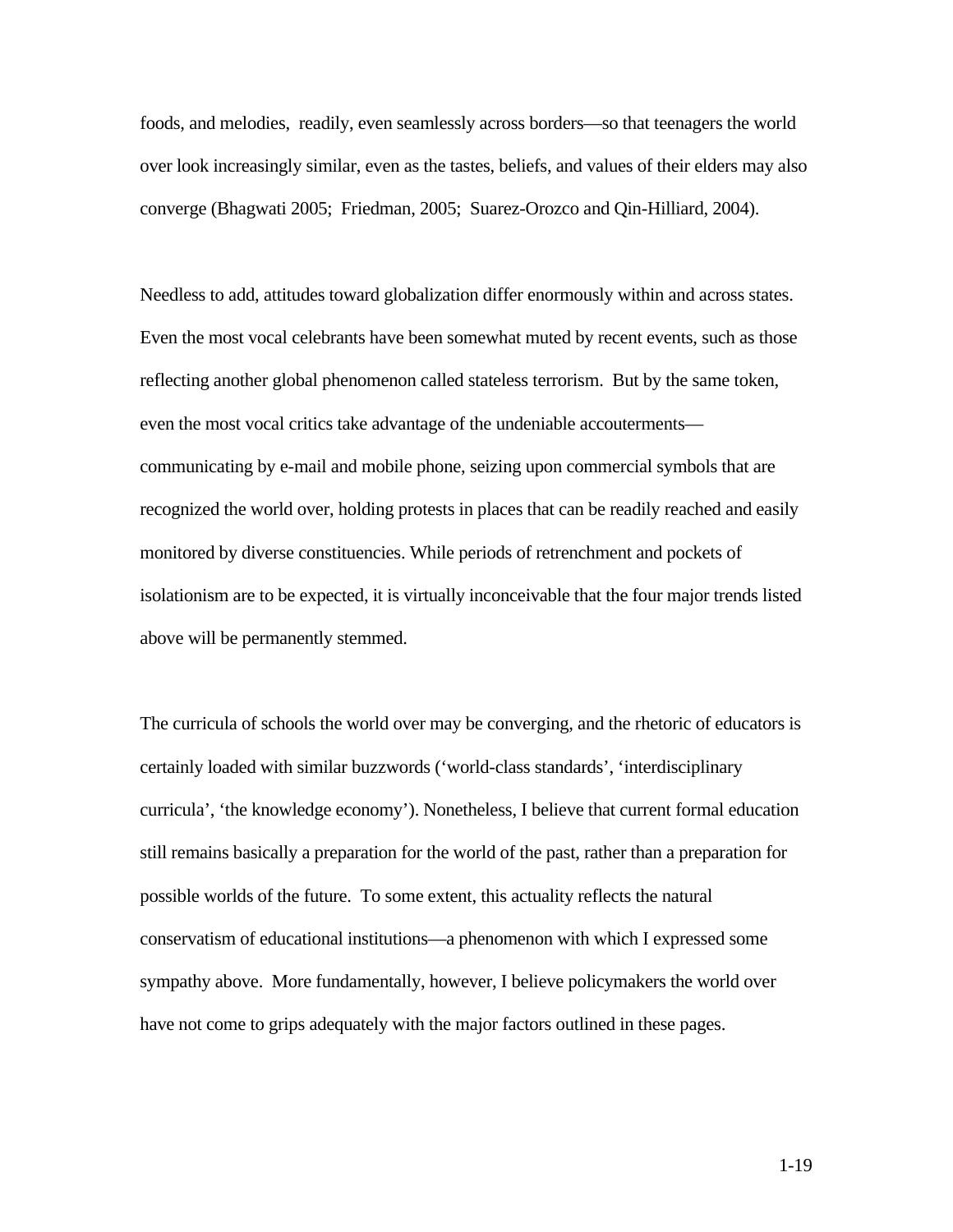To be specific: Rather than stating our precepts explicitly, we continue to assume that educational goals and values are self-evident. We acknowledge the importance of science and technology, but do not teach scientific ways of thinking, let alone how to develop individuals with the synthesizing and creative capacities essential for continual scientific and technological progress. And too often, we think of science as the prototype of all knowledge, rather than one powerful way of knowing that needs to be complemented by artistic and humanistic and perhaps also spiritual stances. We acknowledge the factors of globalization—at least when they are called to our attention—but have not figured out how to prepare youngsters so that they can survive and thrive in a world different than one ever known before.

Turning to the workplace, we have become far more aware of the necessity of continuing education. Consciousness of the five minds is probably greater in many corporations than it is in many school systems. Nonetheless, much of corporate education is narrowly focused on skills: innovation is outsourced to skunk works; ethics is the topic of an occasional workshop. Few corporate settings embrace a liberal arts perspective, except for those executives with the time and resources to attend a seminar at the Aspen Institute. We do not think deeply enough about the human qualities that we want to cultivate at the workplace, so that individuals of diverse appearance and background can interact effectively with one another. Nor do we ponder how to nurture workers who will not simply pursue their self interest but will realize the core mission of their calling; and how to cultivate citizens who care passionately about the society in which they live and the planet that they will pass on to their successors.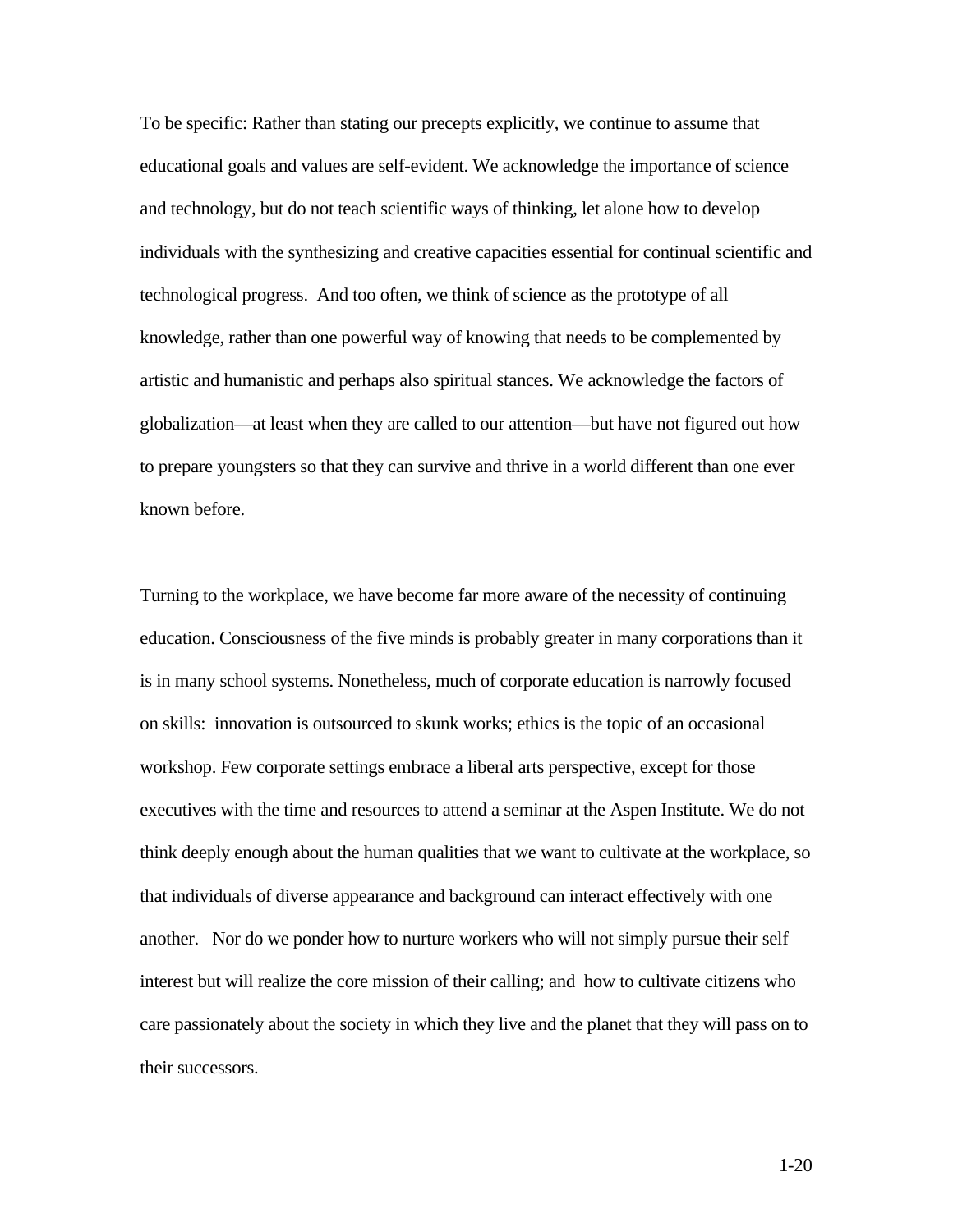I issue two—but only two—cheers for globalization. Even if the forces cited above could be handled benignly, that does not constitute a justification for ignoring or minimizing the nation, the region, and the locale. We should, for sure, think globally, but we should, for equal strong reasons, act locally, nationally, and regionally. The individual who thinks only of those across the globe is as myopic as the individual who thinks only of those across the street or along the border. Our principal interactions will continue to be with those who live near by, even as many of our problems and opportunities will be specific to our nation or region. As human beings, we cannot afford to sacrifice the local for the global, any more than we can afford to sacrifice the arts and humanities, in our efforts to remain current with science and technology.

Above I introduced the five kinds of minds that we will need to cultivate in the future, if we are to have the kinds of managers, leaders, and citizens needed to populate our planet. I hope to have made the initial case for their importance. To approach my brief sharply:

- Individuals without one or more disciplines will not be able to succeed at any demanding workplace and will be restricted to menial tasks;
- Individuals without synthesizing capabilities will be overwhelmed by information and unable to make judicious decisions;
- Individuals without creating capacities will be replaced by computers and will drive away those who do have the creative spark;